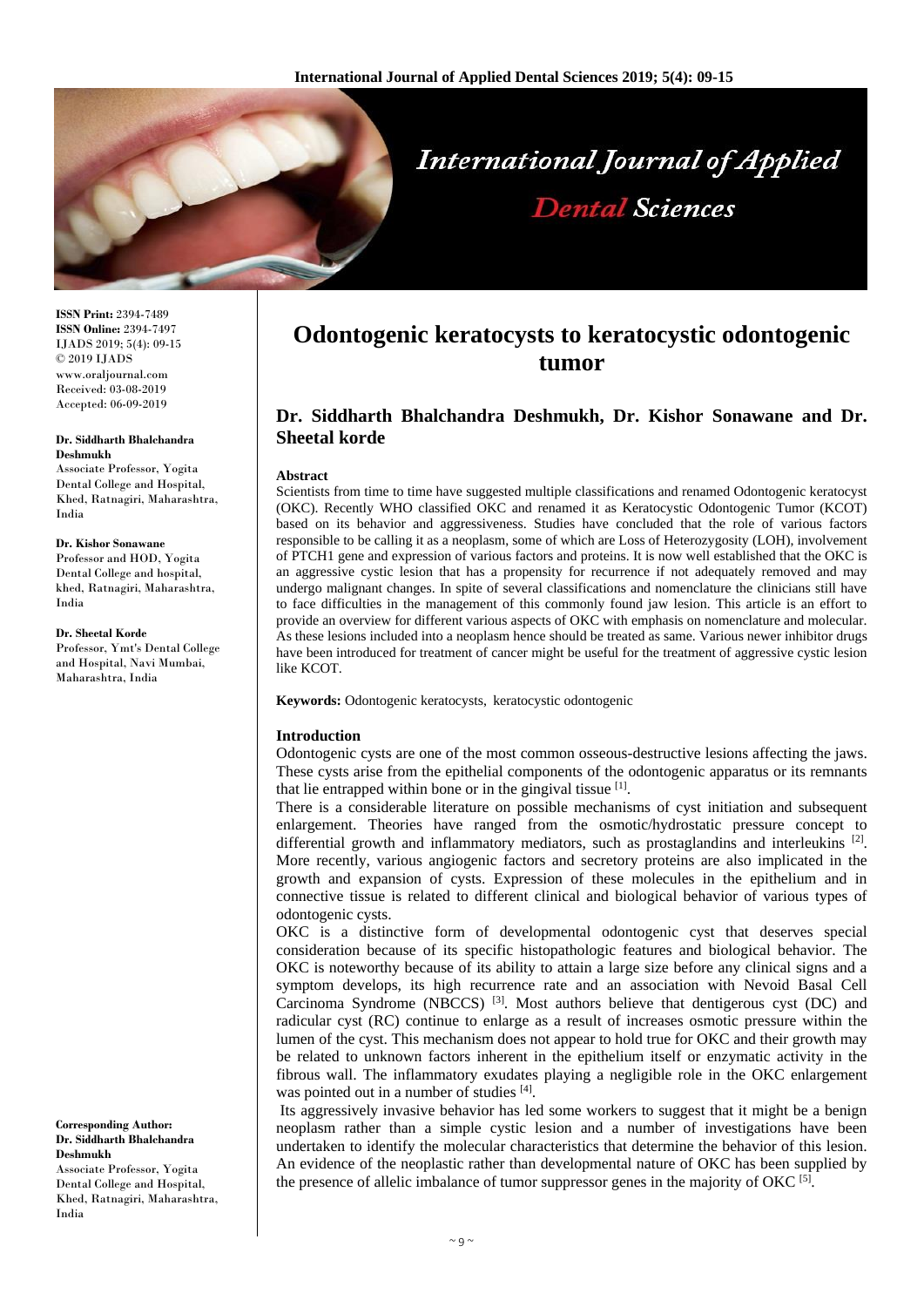| Infiltration And Invasion                      | Multícentríc Growth<br>Potentíal |                                       |
|------------------------------------------------|----------------------------------|---------------------------------------|
| Self Sufficiency In Growth<br>Sígnals          | Intrínsic Growth Potential       | kí-67, PCNA, P-63                     |
| Insensitivity To Growth<br>Inhibitory Signals: | Tumor<br>Suppressor Genes        | Loss of heterozyosity<br>PTCH And SMO |
| Apoptosís                                      | $Bcl-2$                          |                                       |
| Angíognesis And Invasion<br>Into ECM           | VEGF and MMP-9                   |                                       |
| Epígenetíc Changes                             |                                  |                                       |
| Mícro MRNAS                                    |                                  |                                       |
| Hígh Recurrence Rate                           |                                  |                                       |

#### **Nomenclature and classifications**

Jaw cysts had hundreds of years of historical clinic pathological development, and it is believed that the first report of a jaw cyst dated back to 1774 by the anatomist John Hunter<sup>[1,2]</sup>.

OKC is an enigmatic developmental cyst, which Mikulicz in 1876 first described it as a part of familial condition affecting the jaws. However in 1926 it was first known as a cholesteatoma [2] .

The term 'primordial cyst' was first used by Robinson (1945) to describe a cyst of the jaw that he was suggested to be derived from the enamel organ in its early stages of development by degeneration of the stellate reticulum before any calcified structures had been laid down<sup>3</sup>. He stated that primordial cysts may occur in single or multiple form arising either from an enamel organ of a single tooth of the regular series or from numerous aberrant dental anlage which become cystic.

The term 'odontogenic keratocyst' was coined by Philipsen in 1956 [2, 3, 4] . Reichart and Philipsen renamed OKC as keratinizing cystic odontogenic tumor (KCOT). The most recent classification of the World Health Organization (WHO) reallocated keratocyst within the classification of tumors under the term "Keratocystic Odontogenic Tumor" (KOT).

WHO has chosen to rename this cyst keratocystic odontogenic tumor, but some authors like Marx and Stern prefer to retain old terminology<sup>[5, 6]</sup>.

Pindborg and Hansen were first to point out the aggressive behavior of OKC. Toller as early as 1967 suggested that OKC

should be considered as a benign neoplasm rather than a conventional cyst mainly because of their clinical behavior. Ahlfors and others in 1984 suggested OKC to be classified as a true benign cystic epithelial neoplasm. Shear labeled OKC as a benign cystic neoplasm. Regezi and others have attempted to explain the pathogenetic mechanisms of OKC [7] .

#### **Osmolality Cytokines and growth factors**

Despite initiating the idea that the OKC might be a benign cystic neoplasm, Toller continued to believe that raised osmolalities played a role in the expansive growth of the cyst while an alternative view was that mural growth in the form of epithelial proliferation was the essential process involved in the enlargement<sup>4</sup>. The latter view was supported by others who believed that the multilocular and loculated outlines exhibited by some OKCs suggested a multicentric pattern of cyst growth brought about by the proliferation of local groups of epithelial cells against the semi-solid cyst contents [5].

Interleukin 1 (IL-1) and Tumour Necrosis Factor (TNF), cytokines that are particularly associated with chronic inflammatory lesions, had been shown to account for much of the bone resorbing activity attributed to osteoclast activating factor produced by mononuclear leukocytes. Studies on RCs and DCs were undertaken to investigate the possibility that IL-1 might be produced by odontogenic cysts and might account for the raised levels of prostaglandin and collagenase synthesis that had been demonstrated in cyst capsules [4, 5]. In a follow-up paper on OKCs it was pointed out that while in the RCs the stimulus for the production of IL-1 was presumed to be bacterial products, this was unlikely to be a factor in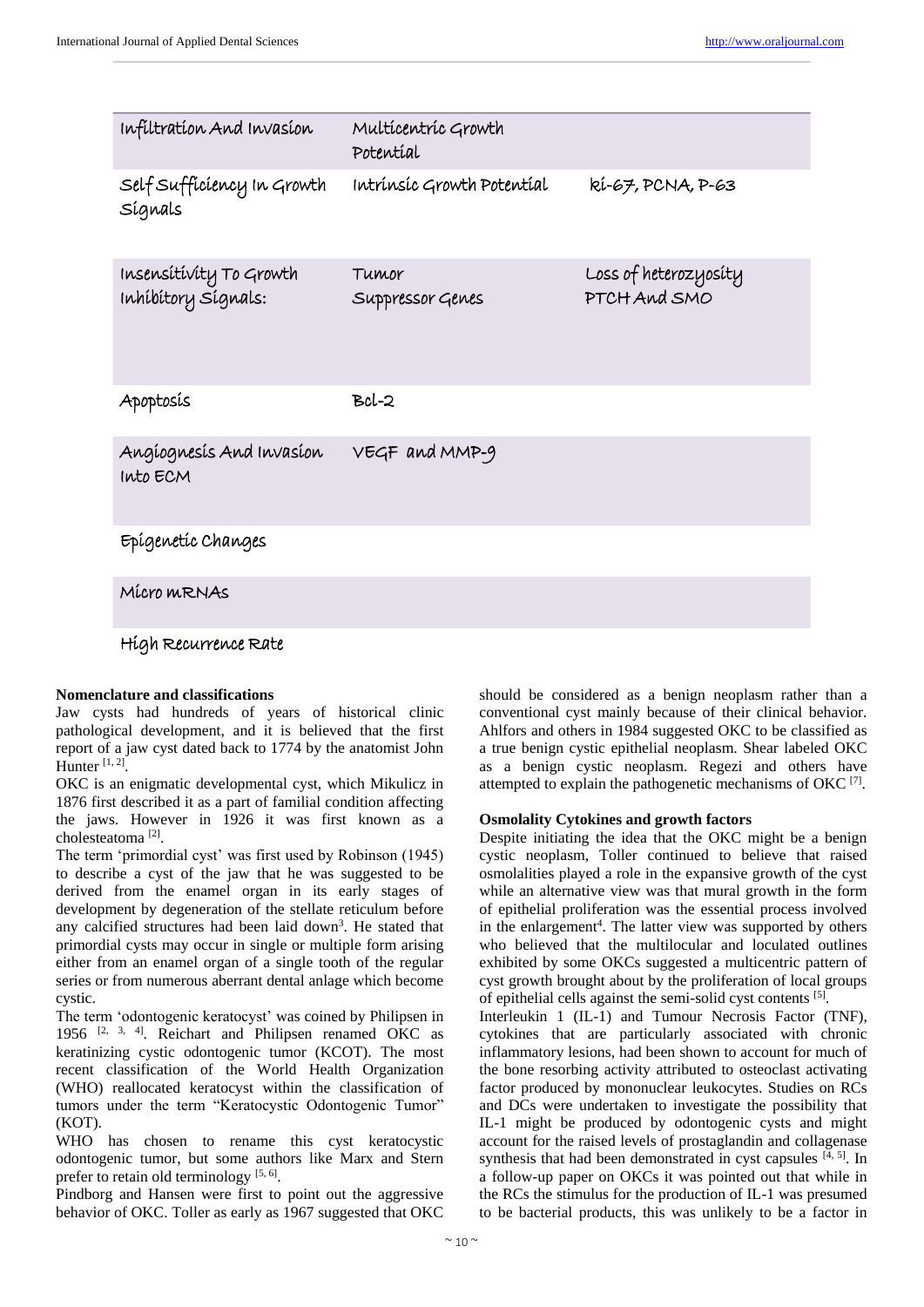International Journal of Applied Dental Sciences [http://www.oraljournal.com](http://www.oraljournal.com/)

OKCs. Considering that keratinocytes had been shown to synthesize IL-1 and IL-6 and that these cytokines and TNF had potent bone resorbing properties, it was postulated that these might account for raised levels of prostaglandin and collagenase synthesis by the uninflamed OKC capsule. They proposed therefore that IL-1a was the principal osteolytic cytokine produced by OKCs leading to bone resorption.

Following on earlier studies, it was shown that levels of IL-1a were significantly higher in the fluids of OKCs than in fluids of DCs and RCs. In this work there was focus on the effects IL-1a on both the secretion and activation of MMP-9 in odontogenic jaw cysts. OKC fragments in explant culture secreted considerably larger amounts of IL-1a than the other two cyst types and spontaneously secreted both proMMP-9 and an active form of MMP-9<sup>[5]</sup>. The secreted proMMP-9 was also activated in the presence of IL-1a and plasminogen fluids. The results suggested that IL-1a may up-regulate not only proMMP-9 secretion but also proMMP-9 activation by inducing proMMP-3 and u-PA production in the epithelial

cells by autocrine/paracrine regulatory mechanisms [5,7].

#### **Loss of heterozygosity**

Loss of genomic material in one of a pair of chromosomes is designated loss of heterozygosity (LOH). LOH at chromosomal regions supposed to contain tumor suppressor genes might be related to the process of malignant development, although it is recognized that the development of malignancies, in general, requires multiple genetic alterations (Renan, 1993) of oral lesions [7, 8].

Recently, some studies have focused on the molecular aspects of OKC. The neoplastic concept of OKC is supported by molecular studies that demonstrated the loss of heterozygosity  $[8, 9]$ <sub>.</sub>

LOH is an important genetic mechanism, giving rise to neoplasms. Although OKC derived from NBCCS have a germline mutation and a "single' hit is enough to cause OKC, for sporadic OKC, two somatic mutations are required.



The authors of these studies found evidence of allelic loss mainly in the p16, p53, PTCH, MCC, TSLC1, LTAS2 and fragile histidine triad (FHIT) genes. Taking into consideration that all of these genes are tumour-suppressor genes associated with different types of human neoplasia, these findings give

further support to explain the aggressive behavior of the OKC. In addition, observations have been made that daughter cysts are associated with a higher frequency of allelic loss [10, 11] .

Molecular approaches of KCOT have been the subject of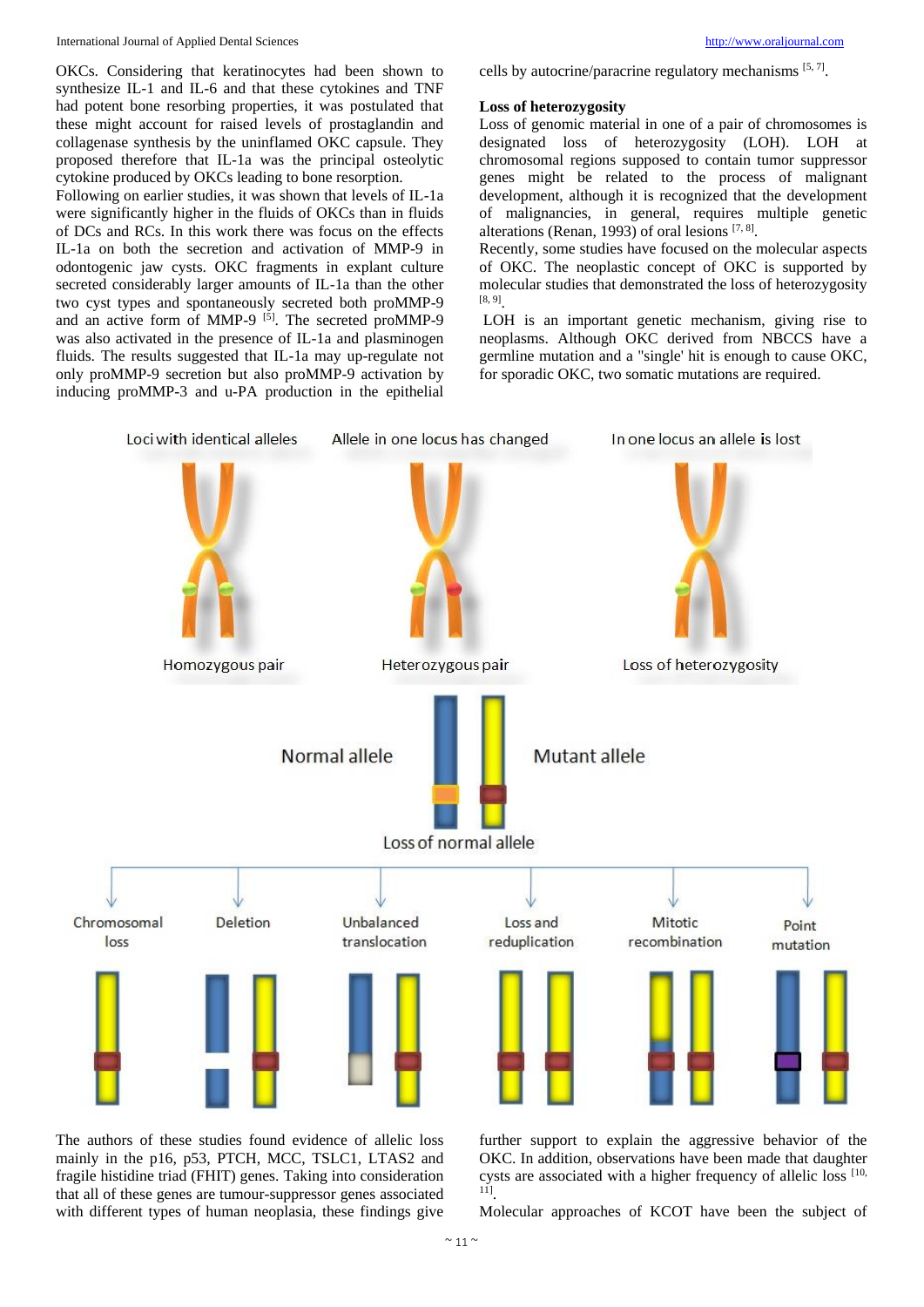several studies. Point mutations in the patched (PTCH) tumor suppressor gene have been reported for both the sporadic or nevoid basal cell carcinoma syndrome [11, 12]. Also, the most substantially over-expressed gene in this lesion is cytokeratin 6B, inferred as cytoskeletal response to increased proliferation of epithelial cells. Other over-expressed genes found include epidermal growth factor receptor 3 and glioma-associated oncogene homologue 1. In addition, disruption of fragile histidine triad (FHIT) and p53 genes were detected in many KOT, suggesting participation in the pathogenesis of the lesion, probably due to alteration in proliferative and apoptotic pathways. However, specific role in KOT remains controversial

## **PTCH and SMO**

The most important genetic alteration reported in the OKC is in the Drosophila Patched gene (PTCH1)  $[9, 10]$ . The PTCH1 encodes a transmembrane receptor for Sonic Hedgehog (SHH) and other Hedgehog proteins. Normally, the PTCH1 represses the functions of the signaling effectors Smoothened (SMO). The binding of HH on the PTCH1-SMO complex releases SMO, leading to the activation of target genes by the GLI family of transcription factors [11]. The discovery that germline mutations of PTCH1 are the underlying cause of Nevoid Basal Cell Carcinoma Syndrome (NBCCS), prompted several authors to investigate the role of the HH pathway in the pathogenesis of a number of tumours associated with this syndrome, including the OKC.

Mutations of PTCH1 in OKC associated with NBCCS were first described by Lench and Colleagues. Subsequently, PTCH1 gene mutation was reported in the epithelial lining of sporadic cases of human OKC. Recently, Pan and Li demonstrated that Ki-67 labelling index in the epithelium of OKCs with PTCH1 mutation was significantly higher than in cases with no PTCH1 mutation [11, 12].



#### **MicroRNAs**

Recently, Gomes *et al.* proposed a future molecular approach in the study of KCOT pathogenesis, questioning the possible role of altered expression of oncogenic and/or tumor suppressor microRNAs (miRNAs), which is an established event in cancer<sup>[12, 13]</sup>.

## **Epigenetic factors**

Epigenetic alterations are considered important events in the tumorigenesis of benign and malignant tumours of the head and neck. The genes can be modified through this mechanism, without having their DNA sequences changed. DNA methylation is an epigenetic event characterized by the addition of a methyl group in cytosines within CpG islands, remodelling the chromatin and selectively activating or inactivating genes<sup>12</sup>. The PTCH1 methylation has been suggested as an alternative to mutational causes of the PTCH pathway deregulation in tumours associated with NBCCS syndrome, such as meduloblastoma and basocellular carcinoma.

## **Proliferative and antiapoptotic activity**

The proliferative activity in the OKC was studied by various investigators and it was compared to other odontogenic cysts and tumors. Most of the researchers have found increased immune histo chemical expression of the proliferation markers Ki67 and PCNA in the OKC compared to other odontogenic lesions<sup>13</sup>.

Although there is general agreement that some aspects of the OKC's behavior equate with neoplasia, notably the relatively high rate of proliferation, controversies over the nature of OKC still exist. Differences in proliferative activity between sporadic and NBCCS-associated OKCs have also been demonstrated in a number of studies<sup>14</sup>.

## **P63**

Although the p53 family members p63 and p73 are structurally related to p53, they have not been directly linked to tumor suppression, although they have been implicated in apoptosis Flores *et al*. (2000). Their experiments showed that the combined loss of p63 and p73 resulted in the failure of cells containing functional p53 to undergo apoptosis in response to DNA damage. Lo Muzio *et al*. (2005) studied the expression of p63 in OKCs and in other odontogenic cysts showed that OKCs displayed a more intense and diffuse p63 staining [14, 15]. Statistical analysis of their semi-quantitative data showed significantly higher p63 positivity in OKCs compared with other cysts concluded that the more intense and diffuse expression of p63 in parakeratinised OKCs could help to explain the differences in the clinical and pathological behaviour of the OKCs, pointing to an abnormal control of the cell cycle leading to an intrinsic growth potential.

Our study supports the hypothesis that p53 and bcl-2 are often expressed in an independent manner but with similar effects on tumorigenesis in accordance with previous studies demonstrating a cooperative action of these oncoproteins. OKC epithelial lining cell survival, promoted by bcl-2, increases the risk of epithelial cells becoming exposed to a secondary event such as a p53 mutation causing abnormal cell proliferation [14, 15]. We have also demonstrated that other nononcogenic factors including Epidermal Growth Factor receptor (EGFr) and Insulin like Growth factor-1 receptor (IGF-1r) are expressed although localisation of the different growth factor receptors varies amongst samples. Both bd-2 and p53 require growth factor receptors and their ligands for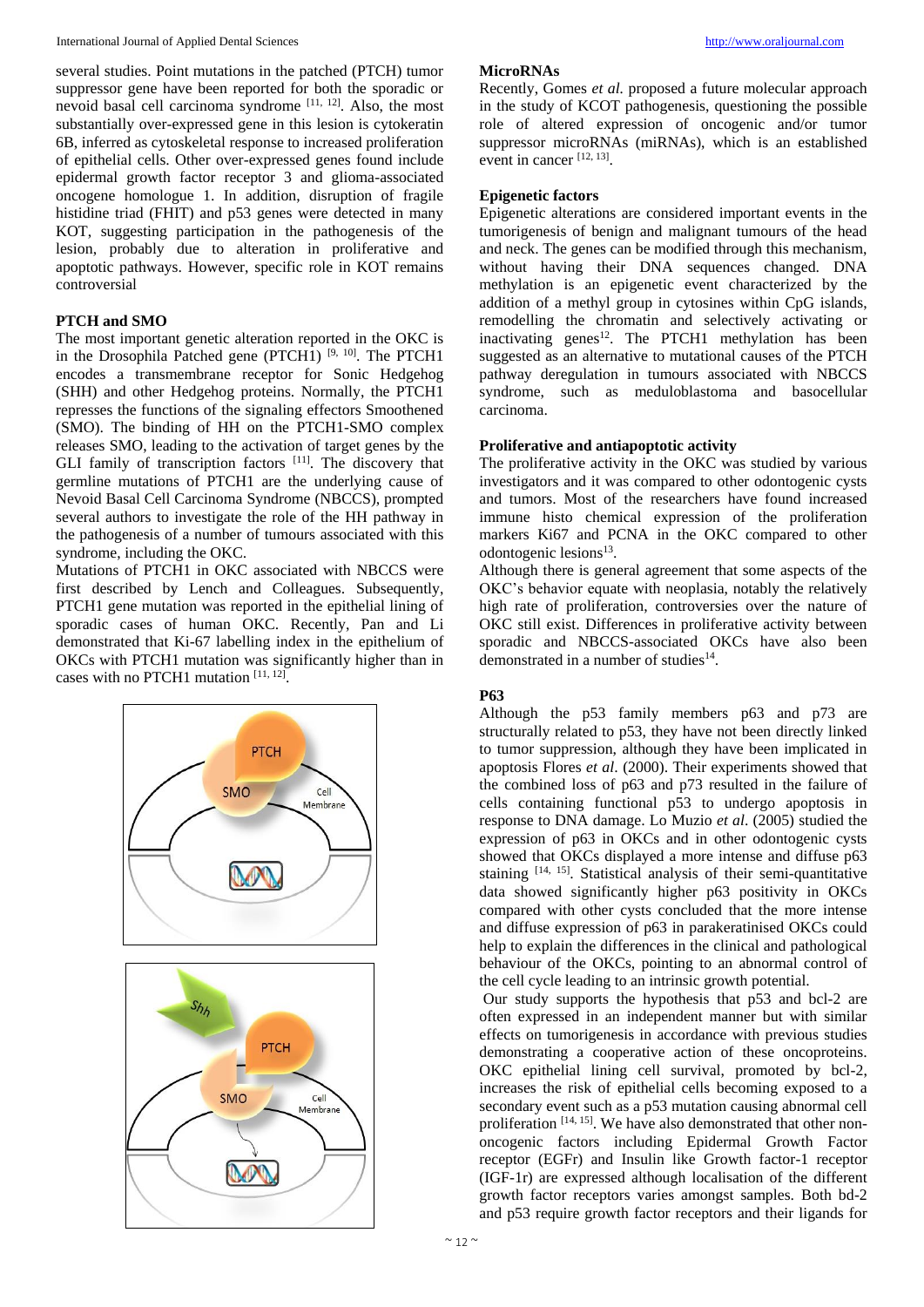cell growth. While cells remain viable due to increased expression of anti-apoptotic bcl-2, p53 often binds with growth factor receptor ligand and antagonises its action. Expression of mutated p53 in OKC indicates that it does not have any control over growth factor receptors, hence OKC epithelium displays increase expression of EGFr and IGF-1r. The cystic epithelium is capable of onco-gene and growth factor mediated cell proliferation. Increased expression of cell proliferation marker such as Ki-67 and PCNA indicate that OKC epithelium is highly proliferative in the presence of bcl-2, p53 and growth factor receptors [16].

An interesting observation of this study is absence of apoptosis in OKC. Although both bcl-2 and p53 have direct role over apoptotic pathway but our result showed no evidence of apoptosis in any sample tested. If cell death is occurring then it is at a very low rate with the emphasis in the cyst lining being proliferating. Bcl-2, which is thought to prevent apoptosis was present in almost 78% of basal cells indicating a possibility of lack of apoptosis due its role in the basal cells. This may be due to increased expression of IGF-1, which helps in preventing apoptosis allowing cells to proliferate at a high rate. This observation may have a role in proliferation status of basal cells. When bcl-2 is expressed in the basal layer it only prevents apoptosis, keeping cells viable for further genetic insult. The rate of proliferation is low at this stage, however, these clone of cells give two daughter cells and start migrating towards superficial layers, where the cells encounter further genetic abnormality including p53, EGFr and IGF-1r, which turns these cells into high proliferation status. These daughter cells in presence of bcl-2 retain their capacity to further division. Epithelial differentiation known to be influence by several cellular and chemical factors and change of this can be result from the alteration in the epithelial cytoskeletal protein  $[17]$ .

#### **Vascular endothelial growth factor**

Humans are complex multicellular organisms and all cells require a dependable finely controlled supply of oxygen. Therefore, a highly developed vascular system has evolved to ensure that all cells should get proper supply of oxygen52. The system needs to be maintained through angiogenesis, the process of new blood vessel development from pre-existing vasculature. Angiogenesis is subject to a complex control system with proangiogenic and antiangiogenic factors. In adults, angiogenesis is tightly controlled by this "angiogenic balance", i.e., a physiological balance between the stimulatory and inhibitory signals for blood vessel growth. In normal circumstances, the formation of new blood vessels occurs during wound healing, organ regeneration, placenta formation and in the female reproductive system during ovulation and menstruation1, <sup>[18, 19]</sup>. It is also an important factor in several pathological processes such as tumor growth, rheumatoid arthritis, diabetic retinopathy and psoriasis. One of the most important proangiogenic factors is VEGF. VEGF also potentiates microvascular hyperpermeability, which can both precede and accompany angiogenesis. VEGF has been implicated in the pathogenesis of cystic tumors. VEGF is a dimeric, heparin-binding glycoprotein, critical for many of the individual steps involved in the complex process of angiogenesis and a potent inducer of vascular permeability. It stimulates proliferation and migration of endothelial cells, promotes survival and differentiation of endothelial cells, triggers the production of MMPs that are required for the degradation of basement membranes, contributes to the formation of tumor stroma and attracts monocytes that

produce angiogenic factors [18, 19].

VEGF expression is regulated by various factors such as hypoxia, cytokines, endotoxins, estrogens, growth factors. Has been found to be important in the progression of oral dysplasia and oral squamous cell carcinoma and of periodontitis. One of the mechanisms involved in the growth of jaw cysts could be the formation of new vessels [20] .

VEGF is capable of inducing microvascular permeability leading to extravasation of plasma protein and a predictable sequence of proangiogenic stromal changes. Therefore VEGF has been implicated as an important factor in cyst enlargement [1, 19, 12].

Vascular endothelial growth factor is a sensitive measure of the angiogenic potential of a lesion and it is well known that tumors need a rich vascular supply.

Accumulation in the cystic fluid of OKCs, DCs, and RCs of serum proteins from the vasculature have been thought to elevate the hydrostatic pressure and maintain their expansion. Smith *et al*., considered VEGF as a potent inducer of vascular permeability. On the other hand, mechanical forces have been shown to up-regulate VEGF and its inducing growth factors (TGF, PDGF, and FGF) in endothelial cells3. Thus, it would be reasonable to suggest that there is a positive feedback mechanism, where VEGF induces an increase in cystic pressure and this is induced by the pressure exerted on the lining epithelium from the cystic fluid [1].

#### **Matrix Metalloproteinase**

Extracellular Matrix (ECM) is important for creating the cellular environments required during development and morphogenesis. Matrix Metalloproteinase (MMPs), collectively called matrixins, are proteinases that participate in ECM degradation [1]. MMP enzymes are strongly involved in a kaleidoscope of normal, pathological, physiological and biological processes such as embryogenesis, normal tissue remodeling, wound healing and angiogenesis, and in diseases such as atheroma, arthritis, cancer and tissue ulceration.

MMPs are considered key players in the regulation of both cell–cell and cell–ECM interactions and the elucidation of their potential as drug targets in disease or as important features of the repair process will be dependent upon careful analysis of their role in different cellular locations and at different disease stages. MMP-9 plays an essential role in the resorption of collagen during bone remodelling and development (Meikle *et al.* 1992) and its overexpression is also connected to the inflammatory reaction in lung and periodontal diseases (Westerlund *et al.* 1996). Tumor cells and their metastatic potential, as well as cell invasion, are also linked to MMP-9 (Stetler-Stevenson 1990). MMP-9 is thought to be involved in odontogenic cyst expansion  $[18]$ . It has shown that an active form of MMP-9 may present in OKC fluids more frequently than DC and RC fluids. Recently it has been shown that MMPs i.e., MMP-1, MMP-8, MMP-2 and MMP-9 are present in odontogenic cyst wall extracts and cyst fluids (Teronen *et al*., 1995), and it has been speculated that the enzymatic degradation of the osteoid extracellular matrix and basement membrane by these MMPs might be involved in odontogenic cyst expansion (Donoff *et al*., 1972; Sorsa *et al*., 1988; Teronen *et al*., 1995).

Silveira *et al.* observed the expression of MMP-9 in the fibrous capsule of the odontogenic lesions, with the tendency toward higher expression of this protein in the fibrous capsule of OKCs as compared to DCs and RCs58. Kumamato *et al*., analyzing the expression of MMP-9 in ameloblastomas, also detected strong reactivity to this metalloproteinase in the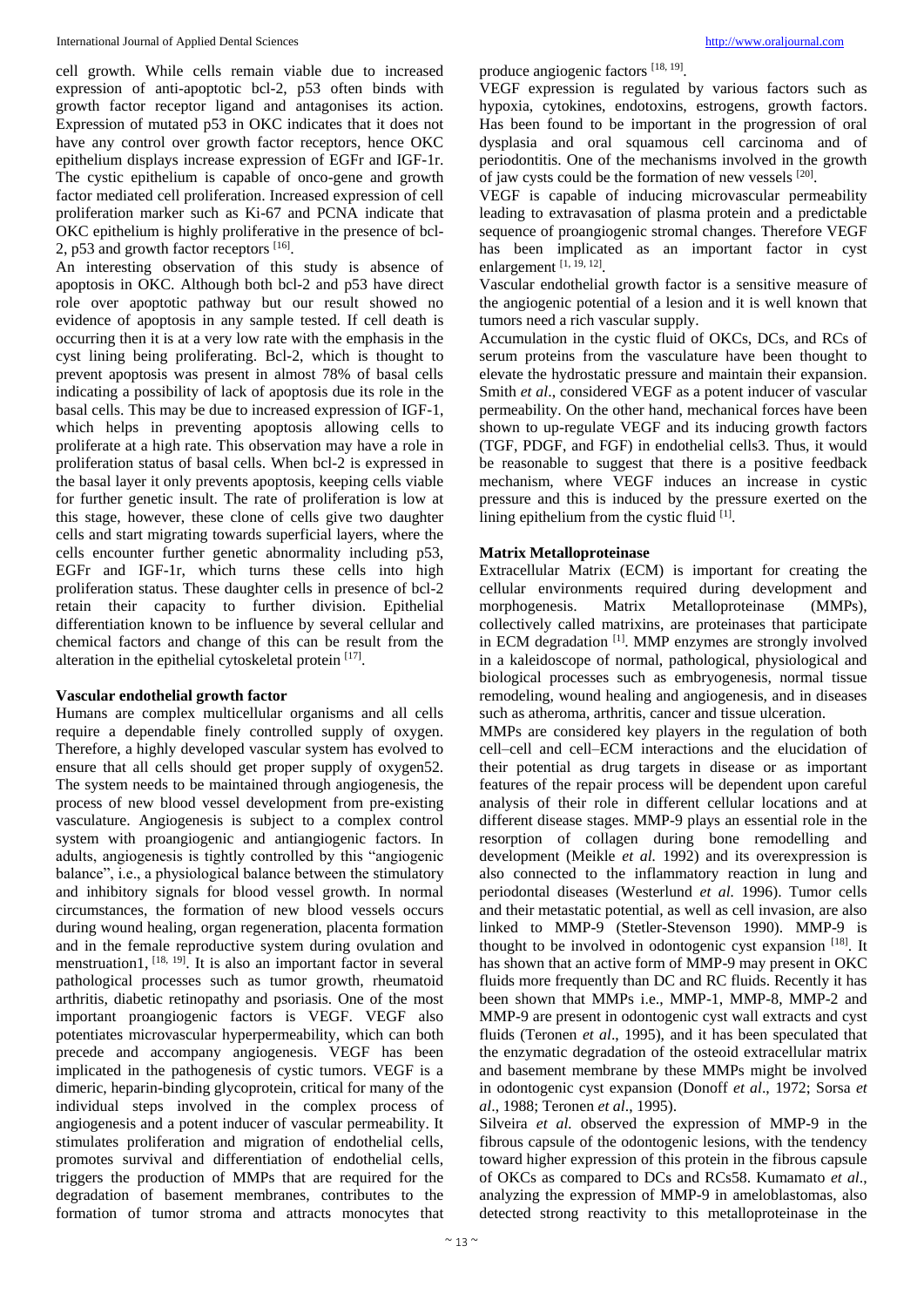stroma of these tumors, suggesting that an increased production of this protein by neoplastic cells is related to the neoplastic transformation of odontogenic tissues and aggressiveness of these tumors58. Taken together, these findings and the results of the present study suggest that the higher expression of MMP-9 in the mesenchymal component of OKCs contributes to the more aggressive behavior of these cysts as compared with RCs and DCs by promoting the degradation of extracellular matrix.

## **Relation of VEGF and MMPS**

The importance of the MMPs in the induction of the angiogenic process has recently been described. MMPs, which are produced by microvascular endothelial cells, break down the extracellular matrix. This is one of the earliest and sustained events in the process of new capillary formation. VEGF-A has been shown to modulate the production and activity of these proteins (Grunstein *et al*., 1999). Fang *et al*. (2000) reported that the suppression of MMP-2 alone inhibits the transition from the prevascular to the vascular stage during tumor development. They showed that MMP-2 is required to switch to the angiogenic phenotype during the development of chondrosarcoma and during the progression of plasma cell tumors [1, 19] . Bergers *et al*. (2000) showed that MMP-9 is a functional component of the angiogenic switch during multistage pancreatic angiogenesis. Activation of MMP-9 induces an up-regulation of VEGF-A.

#### **Future treatment modalities**

The Sonic Hedgehog (SHH) pathway is important in embryological development and is highly conserved throughout evolution. It involves a dynamic relationship between a series of tumor suppressor genes and oncogenes and the alterations in this pathway have been described in many human tumors such as basal cell carcinoma, pancreatic, breast, and prostate cancer [21, 22].

This provided insights into the development of molecular therapeutic approaches. Vismodegib is a low-molecularweight systemic inhibitor of the hedgehog-signaling pathway that was approved by the Food and Drug Administration in January 2012 for the treatment of locally advanced or metastatic basal-cell carcinomas [22] .

Early studies of these molecular therapeutic approaches have hinted at possible novel treatment methods for KCOT, such molecules are, Cyclopamine, CUR622414, and GDC-0449. In 2006, Zhang *et al*. postulated that any strategy to develop antagonists of active receptors-transcriptional factors of SHH signaling pathway would prove therapeutically effective for the OKC<sup>[22]</sup>. They suggested that intra-cystic injection of SMO protein-antagonist might be the most promising treatment option.

In theory, blocking angiogenesis should arrest tumor growth. The main strategies include blocking growth-factor activity, including VEGF signaling; inhibiting the matrix metalloproteinase responsible for breaking down the extracellular matrix and allowing blood vessels to spread; and targeting endothelial cells directly [21, 24].

Angiogenesis inhibitors interfere with various steps in this process. For example, bevacizumab is a monoclonal antibody that specifically recognizes and binds to VEGF. When VEGF is attached to bevacizumab, it is unable to activate the VEGF receptor. Other angiogenesis inhibitors, including sorafenib and sunitinib, bind to receptors on the surface of endothelial cells or to other proteins in the

downstream signaling pathways, blocking their activities. The FDA has approved other drugs that have antiangiogenic activity including sorafenib, sunitinib, pazapanib, and everolimus. Sorafenib is approved for hepatocellular carcinoma and kidney cancer, sunitinib and everolimus for both kidney cancer and neuroendocrine tumors, and pazopanib for kidney cancer. Researchers are exploring the use of angiogenesis inhibitors to treat other types of cancer. In addition, angiogenesis inhibitors are being used to treat some diseases that involve the development of abnormal blood vessel growth in non-cancer conditions, such as macular degeneration.

## **Mmp inhibitors**

Several MMP inhibitors have entered clinical trials as a result of impressive data in animal models, although only one MMP inhibitor, Ro32-3555 (Trocade), a collagenase selective inhibitor, has been fully tested in the clinic, but it did not prevent progression of joint damage in patients with rheumatoid arthritis [24] .

The early development of MMP inhibitors was greatly restricted by a lack of oral bioavailability. An example of this was the broad spectrum inhibitor, marimastat (BB94), developed for oncology, which owing to its poor solubility had to be given by intraperitoneal injection  $[24]$ . Consequently, this compound was replaced by marimastat (BB2516), also a broad spectrum inhibitor with improved oral bioavailability, but still at a low 10%. In contrast, the more recent Bay-12- 9566, another relatively broad spectrum inhibitor with activity against gelatinase and stromelysin, developed in both oncology and OA, has an oral bioavailability in excess of 80%. Mmp in oa MMPs. Targeting MMPs in disease treatment is complicated by the fact that MMPs are indispensable for normal development and physiology and by their multi-functionality, possible functional redundancy or contradiction, and context-dependent expression and activity. This complexity was revealed by previous efforts to inhibit MMP activity in the treatment of cancer patients that yielded unsatisfactory results [24] .

A few polyphenols and flavonoids that exhibit MMPI activities may havechemopreventive and neuro- and cardiovascular-protective effects. A new generation of potent and selective MMPIs with novel ZBGs and inhibition mechanisms have been designed, synthesized, and tested. Although only one collagenase inhibitor (Periostat, doxycycline hyclate) has been approved by the Food and Drug Administration as a drug for the treatment of periodontal disease, new hope is emerging in the form of natural and synthetic MMPIs for the prevention and treatment of stroke, cardiovascular disease, cancer, and other medical conditions.

## **MMPS in Cancer**

Many studies incorporating human specimens have implicated matrix metalloproteinase in multiple types of cancer, including those of the lung, breast, skin, and colon, among many others. The expression and activity of MMPs are elevated in and around human tumors, and are often associated with high tumor grades and stages. Moreover, excessive MMP expression has been correlated with cancer susceptibility and mortality, implicating MMPs in both early and late stages of the evolving disease  $[23, 24]$ . *In vivo* experiments confirm that MMPs are potent players in the genesis and progression of cancer